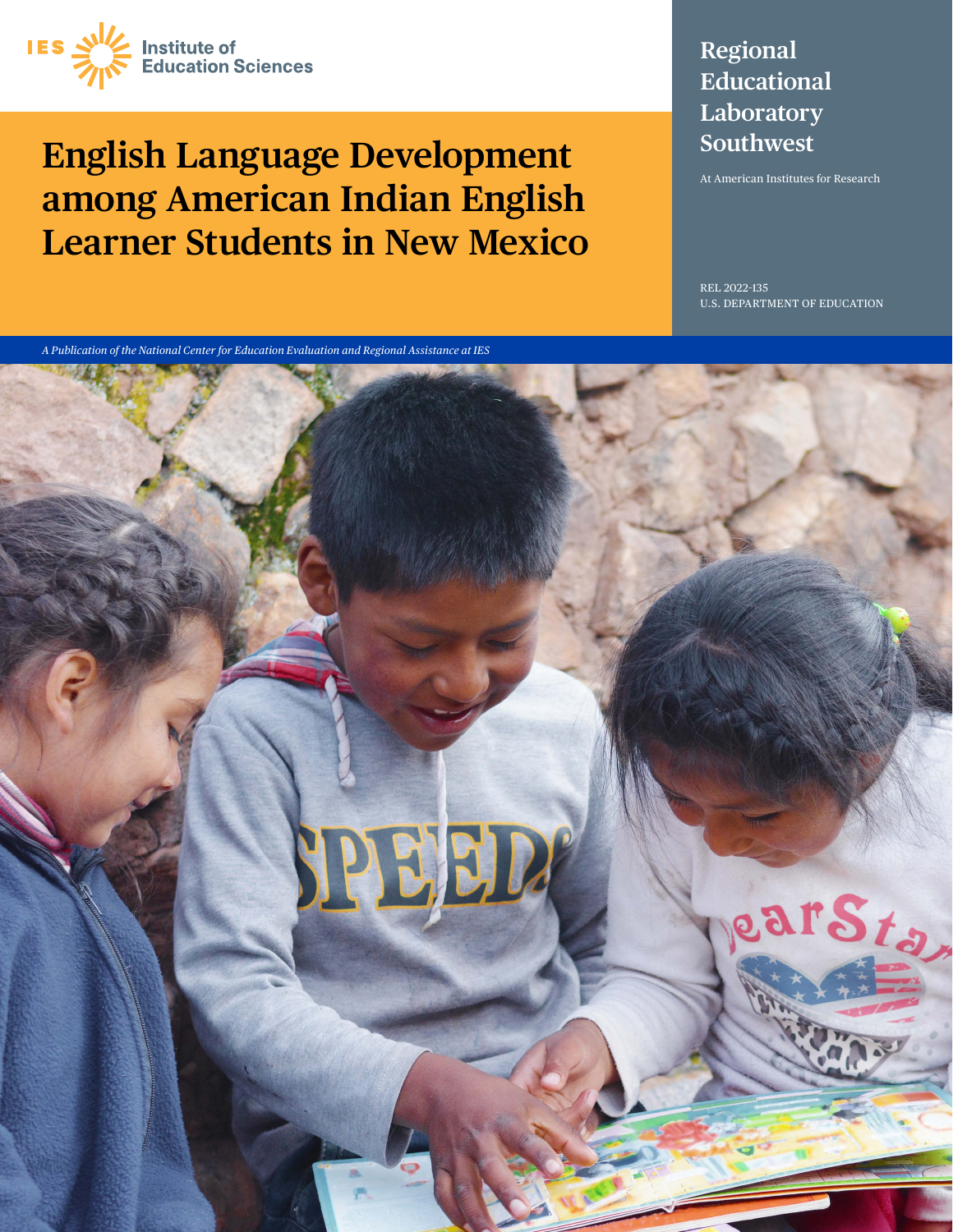## **English Language Development among American Indian English Learner Students in New Mexico**

#### *Ginger Stoker, Brenda Arellano, and Dong Lee Hoon May 2022* **May 2022**

**- most American Indian English learner students did not meet grade level standards on New Mexico - met grade level standards in both English language arts and math compared with students who were - program (BMEP) for at least four years were reclassifed as English profcient and met grade level New Mexico's Every Student Succeeds Act state plan set the goal for all English learner students to attain English profciency within fve years. The Regional Educational Laboratory Southwest English Learners Research Partnership conducted this study to better understand progress toward English profciency among American Indian English learner students. The study examined two statewide cohorts of American Indian students identifed as English learner students at initial kindergarten entry in 2013/14 or 2014/15 in New Mexico public schools. The study found that most American Indian English learner students were not reclassifed as English profcient within fve years. Similarly, state assessments in English language arts and math in grades 3 and 4, regardless of whether they attained English profciency and were reclassifed within fve years. However, considerably higher percentages of American Indian English learner students who were reclassifed as English profcient not reclassifed. Finally, students who attended a school with a bilingual multicultural education standards on state assessments in English language arts and math at higher rates than students who never attended a school with a BMEP. Staf at the New Mexico Public Education Department, district and school leaders, and teachers can use the fndings from this study to determine how best to support English language development among American Indian English learner students.** 

### **Why this study?**

New Mexico's Every Student Succeeds Act state plan sets forth annual English language profciency growth targets for English learner students and expectations that all students attain English profciency within fve years. Students identifed as English learner students in kindergarten are expected to develop language skills in the four domains of listening, speaking, reading, and writing and attain full profciency by grade 4. The New Mexico Public Education Department set these goals to establish rigorous expectations for how school districts across the state serve English learner students (New Mexico Administrative Code 6.32.2.9; New Mexico Public Education Department, 2019a, 2019b).

ary school (Regional Educational Laboratory West, 2016).<sup>1</sup> English learner stu-Helping English learner students achieve English language profciency is critical to their long-term academic success. Students who do not gain sufficient English language profciency and who are not reclassifed as English profcient within six years are at risk of becoming long-term English learner students in seconddents at the secondary level often lack full access to academic content in English language arts, math, and science (Umansky, 2016, 2018); are less likely to take

For additional information, including technical methods and supporting analyses, access the report appendixes at [https://go.usa.gov/xu8UG.](https://go.usa.gov/xu8UG)

<sup>1.</sup> Defnitions for long-term English learner students vary across states and school districts but typically refer to students who have been identifed as English learner students and enrolled in U.S. schools for six years or more and have not been reclassifed as English profcient (Regional Educational Laboratory West, 2016).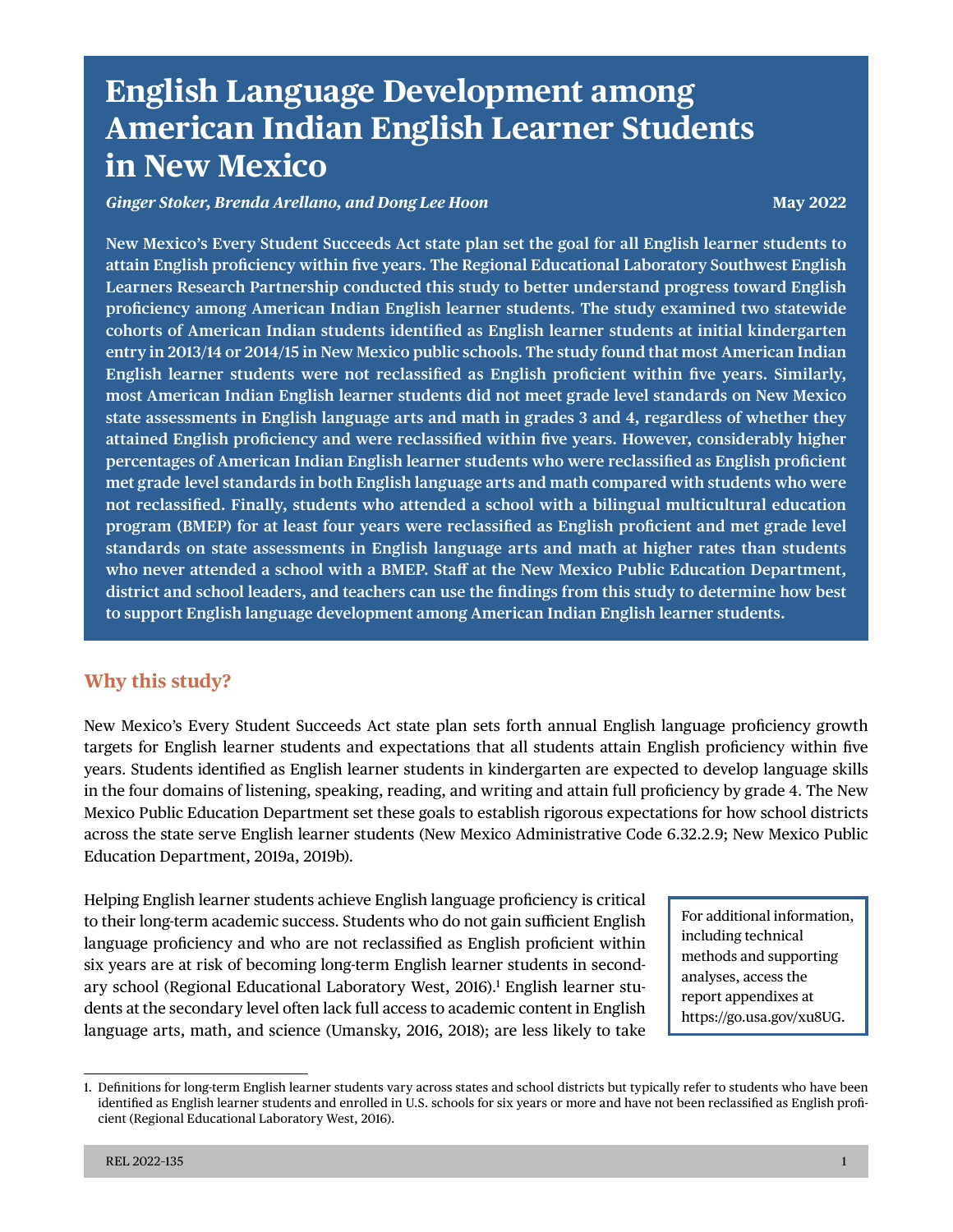college-level courses in high school (Holzman et al., 2020); and are less likely to enroll or persist in college (Phillips et al., 2017).

 learner students—including those in New Mexico—attend school in small, rural districts with limited access to American Indian English learner students have unique education needs. First, unlike English learner students who are recent arrivals in the United States, American Indian English learner students in New Mexico typically come from families who have lived in the state or country for multiple generations. Some students may speak their Native language as their frst language and English as a second language, while others may speak only English but use a modifed English infuenced by Native language structure and patterns or have not acquired standard academic English profciency (Carjuzaa & Ruf, 2016). Therefore, supports for language development among American Indian English learner students may vary widely. Second, many American Indian English instructors who are qualifed to teach English as a second language, particularly to American Indian English learner students (Carjuzaa & Ruf, 2016). Third, there is a long history of schools providing culturally inappropriate services to American Indian English learner students, particularly schools in communities near American Indian reservations (Demmert, 2001). As a result, American Indian English learner students may experience cultural dissonance between their home and school environments (Carjuzaa & Ruf, 2016), particularly where teachers do not have expertise in addressing the needs of American Indian English learner students.

The Regional Educational Laboratory Southwest English Learners Research Partnership<sup>2</sup> conducted this study to better understand the progress of American Indian English learner students toward English language profciency. American Indian students constituted 17 percent (8,092 students) of English learner students in New Mexico in the 2015/16 school year (New Mexico Public Education Department, 2016). New Mexico Public Education Department staff and school district leaders can use the findings from this study to identify ways to support the English language development of American Indian English learner students. For example, they might consider further exploring the root causes of American Indian English learner students' low English profciency and identify strategies to support these students and address their needs. In addition, teachers might consider providing additional supports to help American Indian English learner students improve their reading, speaking, and writing skills, and district and school leaders might support these eforts by ofering teachers professional development and other research-based resources. Finally, because districts often use bilingual multicultural education programs (BMEPs) to support English learner students, fndings from the study may provide information on how embedding students' culture in the curriculum supports students, as well as information about how to improve BMEPs (see box 1 for defnitions of key terms).

#### **Box 1. Key terms**

**ACCESS for ELLs (ACCESS).** ACCESS is a suite of summative English profciency assessments that measure students' academic English language profciency overall and on four domains: listening, speaking, reading, and writing (Cook & MacGregor, n.d.). Students receive scale scores and profciency-level scores for each domain. The profciency-level scores range from 1.0 to 6.0 (assigned to one decimal point): 1.0–1.9 (entering), 2.0–2.9 (emerging), 3.0–3.9 (developing), 4.0–4.9 (expanding), 5.0–5.9 (bridging), and 6.0 (reaching). In 2017/18 ACCESS underwent a standards-setting process to better align the profciency score scaling with current college- and career-ready standards at each grade level. However, the range of ACCESS profciency-level scores did not change. Students identifed on the WIDA-ACCESS Placement Test as English learner students take the ACCESS assessment each winter until they are reclassifed as English profcient.

**Bilingual multicultural education program (BMEP).** BMEPs in New Mexico provide core content and instruction in both English and a student's home language (except for the enrichment model, which is intended for fully English profcient

<sup>2.</sup> Members of the Southwest English Learners Research Partnership include staf at the New Mexico Public Education Department and several local education agencies from various regions in New Mexico, faculty from New Mexico institutions of higher education, and staf from Dual Language Education of New Mexico, a nonproft organization that supports dual language education programs in New Mexico.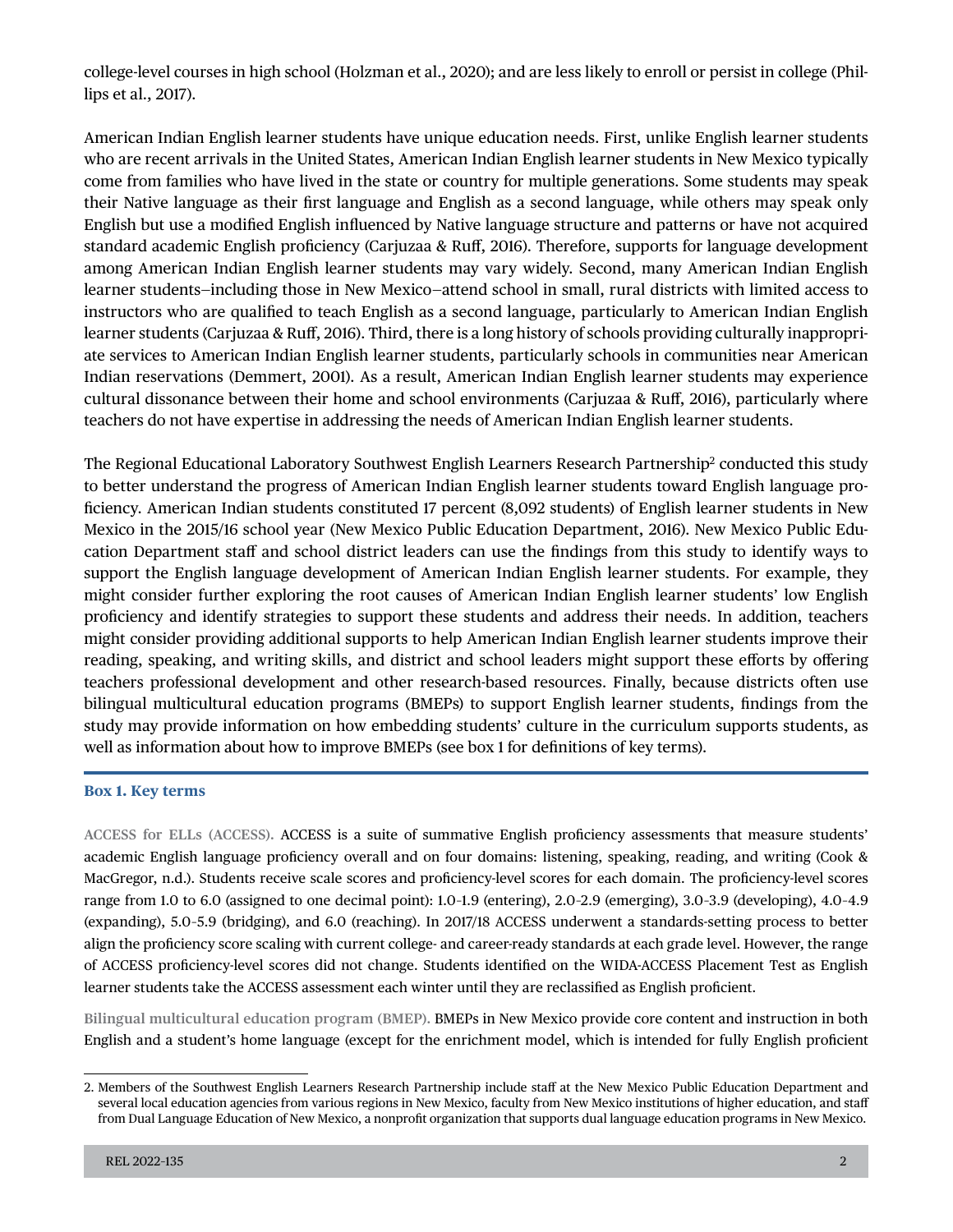students). The program comprises fve models. The *heritage language model,* which includes American Indian languages, provides language instruction to students in the home language or heritage language of their family or tribe; the goal is to arrest home language loss and ultimately recover (or newly develop) profciency in the language. The *enrichment model* further develops students' proficiency in the home or heritage language and integrates instruction in the history and culture of New Mexico; this model does not include English language instruction for English learner students. The *dual language immersion model* develops bilingualism and biliteracy in English and another language. The *maintenance model*, designed specifcally for English learner students, provides instruction in English as a second language at the level that is appropriate to the student's profciency in English. The *transitional model* prepares English learner students to transition to the district's all-English general education program. Students could attend schools with diferent BMEP models throughout the fve-year study period.

**English learner student.** A New Mexico student whose primary home language is identifed through a parent survey or through the school as other than English is considered a potential English learner student and is administered the WIDA-ACCESS Placement Test (Cook & MacGregor, n.d.). A student who scores 27 or lower on this screening test is identifed as an English learner student.

**Initial English profciency in kindergarten.** For this study, American Indian English learner students were classifed into three initial English profciency groups based on their composite scores on the Kindergarten ACCESS for ELLs assessment: low = 1.0-2.9, medium = 3.0-4.9, and high = 5.0-6.0. To be reclassified as English proficient, students must score in the high range.

**Kindergarten WIDA–ACCESS Placement Test.** A language screening test (not the same as the ACCESS for ELLs assessment) given at the beginning of kindergarten to students whose home language is other than English to measure their English language profciency to determine whether they could beneft from English language instructional services (Cook & MacGregor, n.d.).

**Met grade-level standards in English language arts and math.** Student scores on New Mexico state achievement tests in English language arts and math are classifed into fve levels: level 1–did not yet meet expectations, level 2–partially met expectations, level 3–approached expectations, level 4–met expectations, and level 5–exceeded expectations. Students met grade-level standards if they scored at level 4 or higher. In 2014/15–2017/18 students in grade 3–8 took the Partnership for Assessment of Readiness for College and Careers English language arts and math assessments. In 2018/19, students in grade 3–8 took the New Mexico Standards-Based Transition Assessment of Mathematics and English Language Arts.

**Reclassifed as English profcient.** The study uses the state's identifcation of students as English learner students. Students are reclassifed as English profcient when they are no longer coded as an English learner student in the state data system. This typically occurs when students earn a composite score of 5.0 or higher on the ACCESS. Districts receive ACCESS results at the end of the school year or at the start of the subsequent school year.

## **Research questions**

This study addressed seven research questions about American Indian English learner students in New Mexico:

- 1. What percentage of American Indian students who entered kindergarten for the frst time in 2013/14 or 2014/15 were identifed as English learner students within fve years, and among those who were identifed, in which grade were they most likely to be identifed?
- 2. How did American Indian students who were identifed as English learner students in kindergarten perform on the Kindergarten ACCESS for ELLs (ACCESS), an English language profciency assessment?
- 3. What percentage of American Indian students identifed as English learner students at initial kindergarten entry were reclassifed as English profcient within fve years, and among those who were reclassifed, what was the average time to reclassifcation?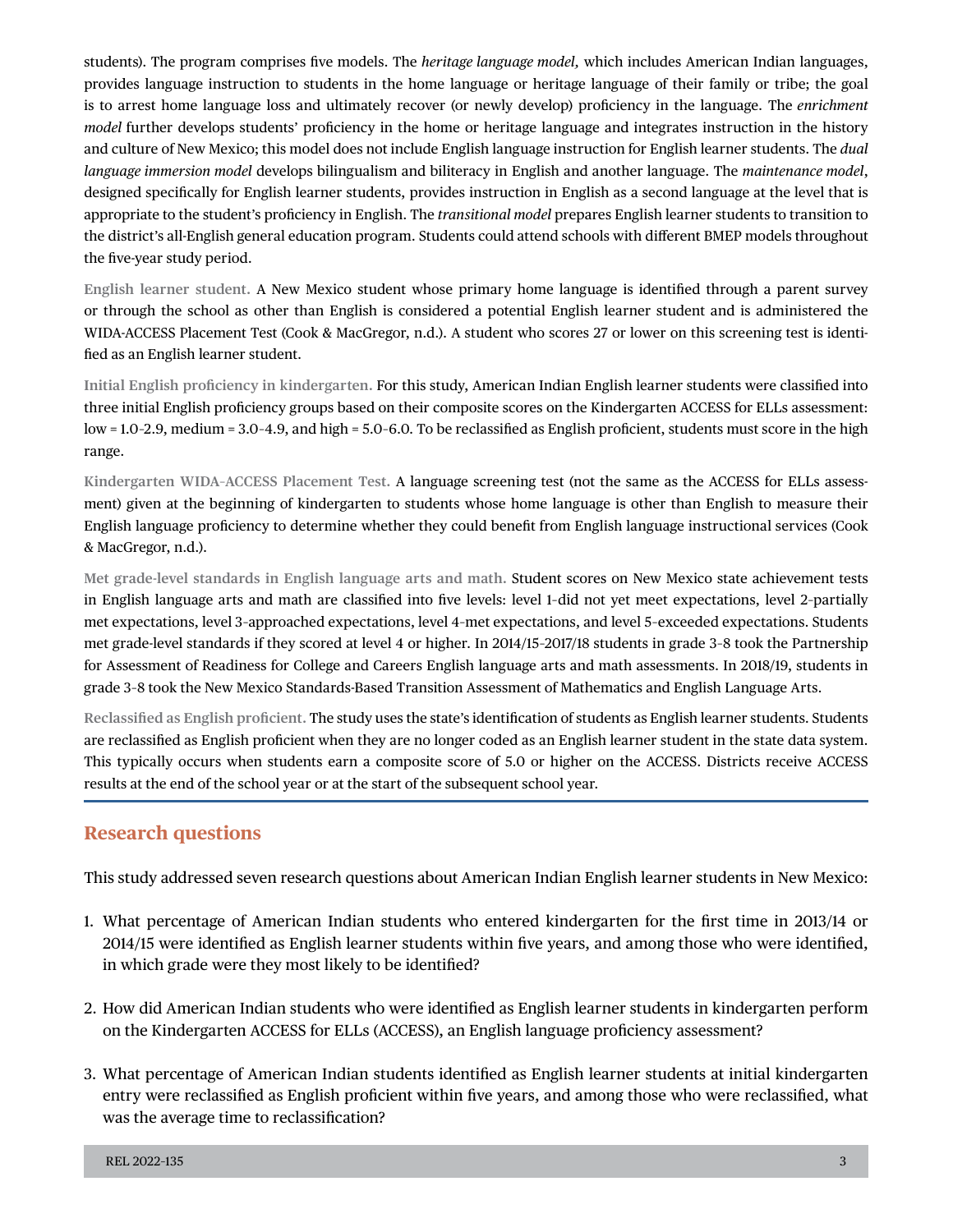- 4. How did the fnal English profciency scores compare for American Indian English learner students who were reclassified as English proficient within five years of entering kindergarten and for students who were not reclassifed? Did fnal profciency scores vary by ACCESS domain?
- 5. What percentage of American Indian students identifed as English learner students in kindergarten met grade-level standards on New Mexico state assessments in English language arts and math in grade 3 and 4? How did performance on these assessments compare for American Indian English learner students who were reclassifed as English profcient and for those who were not reclassifed?
- 6. What percentage of American Indian students identifed as English learner students in kindergarten attended a school with a bilingual multicultural education program (BMEP)? What percentage attended a school with an American Indian heritage language BMEP?
- 7. Were American Indian English learner students who attended a school with a BMEP for at least four years more likely than students who never attended a school with a BMEP to be reclassifed as English profcient or to meet grade-level standards on New Mexico state assessments in English language arts and math?

For research question 7, diferences in outcomes between students who attended a school with a BMEP and those who did not might be due to other diferences between the two groups of students (such as home language, parent support or involvement, or proximity to a reservation or pueblo). These results should not be interpreted as indicating that attending a school with a BMEP for at least four years causes these diferences in outcomes.

Box 2 summarizes the data sources, sample, and methods used to answer the research questions (see appendix A for more details).

#### **Box 2. Data sources, sample, methods, and limitations**

**Data sources.** Student-level records and school characteristics data for 2012/13 through 2018/19 came from the New Mexico Public Education Department. Student-level data used for the study included student records of enrollment in New Mexico public schools, student demographic characteristics, student English profciency assessment scores, student achievement scores in English language arts and math on the New Mexico state assessments, and indicators of whether a school ofered a bilingual multicultural education program (BMEP), the BMEP models ofered, and the American Indian languages taught in heritage language BMEPs.

**Sample.** The study used data from two statewide cohorts of American Indian students. Data on these students were collected for four years after kindergarten. Most students in the sample completed grade 4 during the study time frame; however, some students were retained. Therefore, findings in this report are described as occurring within five years of entering kindergarten rather than through a particular grade level. The analyses include all available data on students, so students are included in the analyses even if they were enrolled in a New Mexico public school for fewer than fve years.

The sample for research question 1 included 875 unique students in the 2013/14 kindergarten cohort (data were collected from 2013/14 through 2017/18) and 886 unique students in the 2014/15 kindergarten cohort (data were collected from 2014/15 through 2018/19). The sample for research questions 2–6 was limited to students who were identifed as English learner students in kindergarten, including 690 unique students in the 2013/14 kindergarten cohort and 685 unique students in the 2014/15 kindergarten cohort. A description of student characteristics for the two statewide cohorts is in table A2 in appendix A. The sample used to answer research question 7 was limited to students who attended a school with a BMEP for at least four years or not at all: 233 unique students in the 2013/14 kindergarten cohort and 426 unique students in the 2014/15 kindergarten cohort.

**Methodology.** For research question 1, the study team calculated the percentage of American Indian students who entered kindergarten for the frst time in 2013/14 or 2014/15 who were identifed as English learner students within fve years.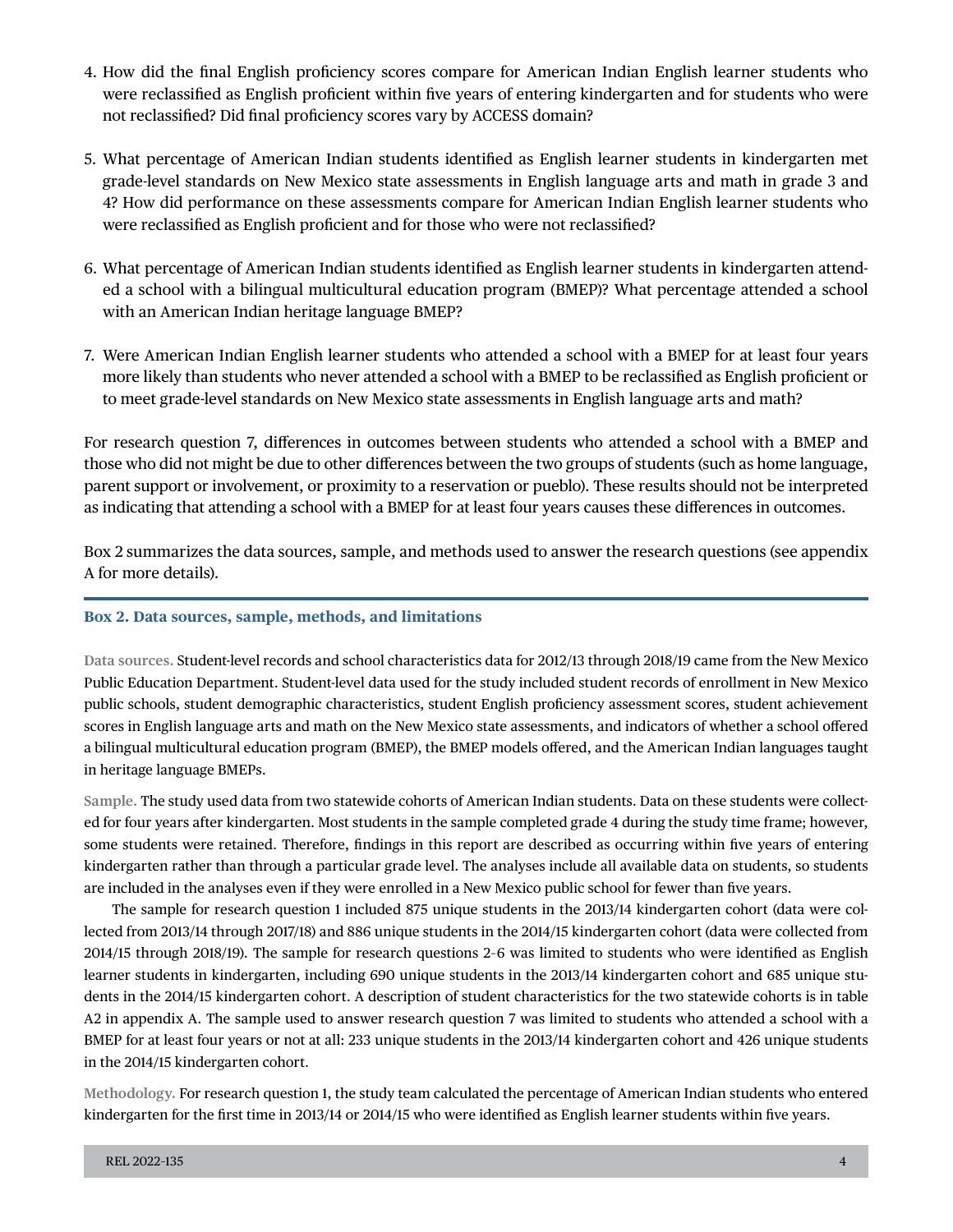For research question 2, the study team calculated American Indian English learner students' average initial English profciency levels overall and in each of the four domains (listening, speaking, reading, and writing) on the Kindergarten ACCESS for ELLs (ACCESS) assessment. The study team compared students' scores across the four domains.

For research question 3, the study team calculated the percentage of American Indian students identifed as English learner students in kindergarten who were reclassifed as English profcient within fve years as well as the average time to reclassifcation for students who were reclassifed. The study team examined how average time to reclassifcation differed by initial English profciency level. The study team also calculated the percentage of American Indian English learner students who were reclassifed as English profcient separately by cohort (see appendix B) because the ACCESS underwent a standards-setting process during the study period (in 2017/18) to better align the profciency score scaling with current college- and career-ready standards (see appendix B). For binary outcomes diferences between groups of 5 percentage points or greater are considered meaningful and highlighted in the narrative. For continuous outcomes diferences between groups of .25 standard deviations or greater are considered meaningful and highlighted in the narrative.

For research question 4, the study team calculated American Indian English learner students' average fnal English profciency levels overall and in each of the four domains on the ACCESS assessment and compared the fnal scores for American Indian English learner students who were reclassifed and those who were not. The fnal English profciency level represents the score from the ACCESS completed prior to being reclassifed (for students reclassifed during the study) or in the fnal year of the study (for students who were not reclassifed during the study). Diferences between groups of .25 standard deviations or greater are considered meaningful and highlighted in the narrative.

For research question 5, the study team calculated the percentage of American Indian English learner students who met grade-level standards on the New Mexico state assessments in English language arts and math in grade 3 and 4 by whether students were reclassifed. The analyses were conducted separately for each cohort due to changes in the state English language arts and math assessments during the study period (see appendix B).<sup>1</sup> Differences between groups of 5 percentage points or greater are considered meaningful and highlighted in the narrative.

For research question 6, the study team calculated the percentage of students who attended a school with a BMEP at any time during the fve-year study period, overall and for each BMEP model: heritage language, enrichment, dual language immersion, maintenance, and transitional.<sup>2</sup> For students who attended a school with a heritage language BMEP, the study team calculated the percentage of students who attended a school with each of fve American Indian languages (Diné, Zuni, Keres, Tewa, and Jicarilla).

For research question 7, the study team assessed diferences in rates of being reclassifed as English profcient and meeting grade-level standards on the New Mexico state assessments in English language arts and math in grade 3 and 4 between American Indian English learner students who attended a school with a BMEP for at least four years and students who never attended a school with a BMEP during the fve-year study period. The study team focused on students who attended a school with a BMEP for at least four years to ensure sufficient potential exposure to the BMEP model, while recognizing that some students who attended these schools might not have participated in the BMEP, which is a limitation of this study. Students who attended a school with a BMEP for at least four years and students who never attended a school with a BMEP had similar characteristics, including rates of school mobility. Diferences between groups of 5 percentage points or greater are considered meaningful and highlighted in the narrative.

**Limitations.** This study has fve primary limitations. First, during the study period, New Mexico transitioned to new assessments for English language profciency and academic achievement. In 2017/18 the ACCESS underwent a standards-setting intended to better align the profciency score scaling with current college- and career-ready standards at each grade level. In 2018/19 New Mexico also changed the state assessment, switching from the Partnership for Assessment of Readiness for College and Careers to the New Mexico Standards-Based Transition Assessment of Mathematics and English Language Arts. It is possible that the new assessments changed the level of difficulty for English learner students to be reclassified or to meet grade-level standards. Because the Partnership for Assessment of Readiness for College and Careers and the New Mexico Standards-Based Transition Assessment of Mathematics and English Language Arts cannot be considered equivalent, separate analyses were conducted for each cohort.

Second, the New Mexico Public Education Department data on BMEPs specify only whether a student attended a school that ofered a BMEP, not whether a student participated in the BMEP. In addition, no data are available on specifc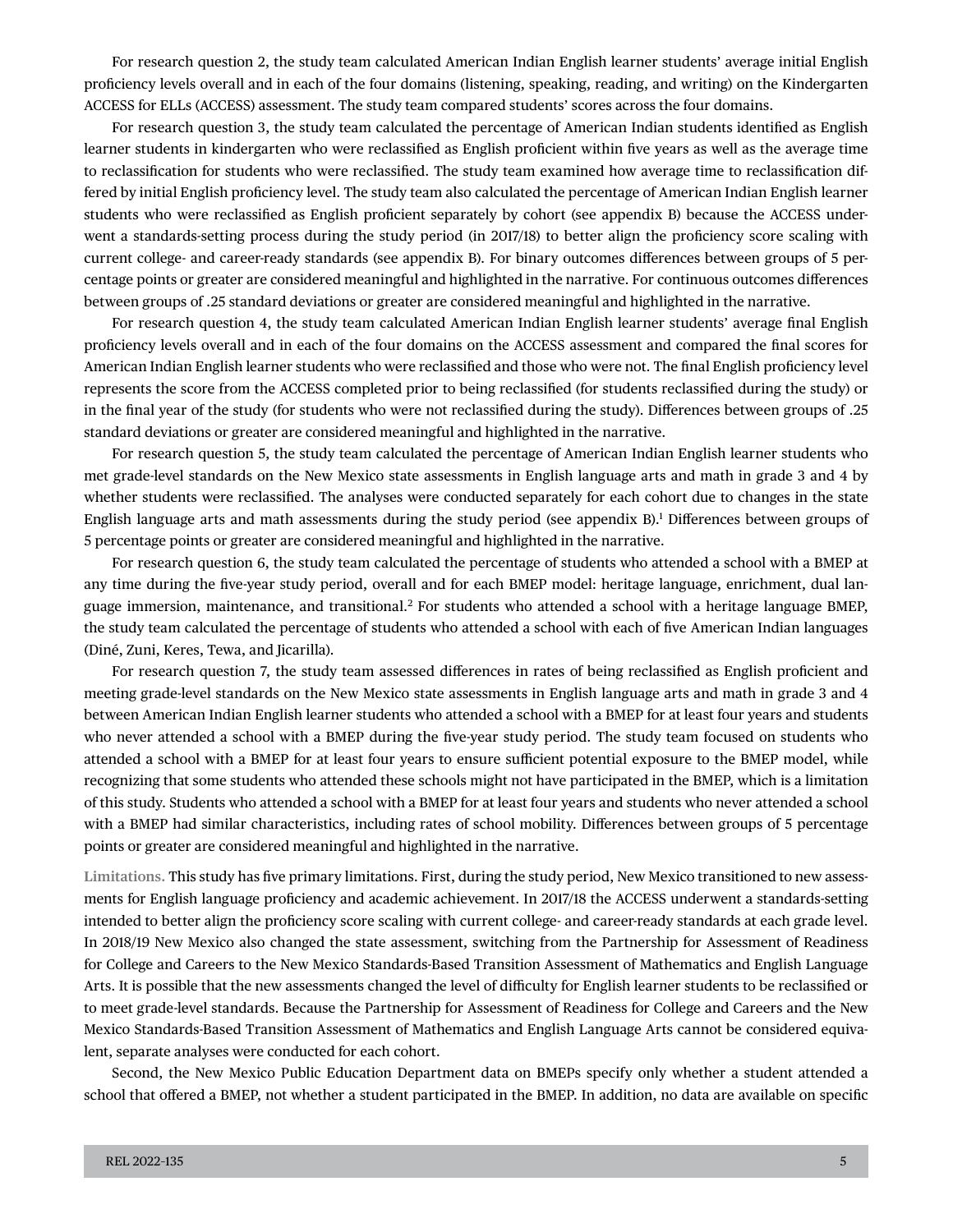program elements, quality of program implementation, characteristics of teachers in the programs, class size, or other features that likely vary across schools.

Third, schools that ofer BMEPs difer from schools that do not on characteristics that are observed in the data: schools that ofer BMEPs are more likely than schools that do not ofer BMEPs to serve students eligible for the National School Lunch Program (an indicator of economic disadvantage), students who are American Indian, or students who live in rural areas (see table B1 in appendix B). In addition, schools that ofer BMEPs and their students may difer from other schools and students in ways that are not observed in the data but are associated with English language development. For example, American Indian English learner students enrolled in public schools on or close to reservations or pueblos might be more likely to attend a school with a BMEP than American Indian English learner students enrolled in public schools that are not on or close to reservations or pueblos. For this reason, fndings from analyses comparing students who did and those who did not attend a school with a BMEP should not be considered causal.

Fourth, the data are limited to academic outcomes. As such, the study does not investigate whether attending a school with a BMEP is associated with other outcomes that BMEPs are intended to support, such as social-emotional skills or cultural development.

Finally, the study fndings cannot be generalized to the universe of American Indian English learner students in New Mexico. The study excluded students with fuctuating patterns of English learner identifcation and transfers in and out of public schools in New Mexico because data inconsistencies made it impossible to analyze English language profciency or grade-level profciency in English language arts or math.

#### **Notes**

1. In 2017/18 New Mexico administered the the Partnership for Assessment of Readiness for College and Careers English language arts and math assessments for the last time. In 2018/19 New Mexico administered transitional assessments while it created a new state assessment system.

2. This approach excluded students who moved into or out of a school that ofered a BMEP during the fve-year study period. All schools retained their original BMEP status during the study period.

### **Findings**

This section summarizes the main fndings for American Indian English learner students in New Mexico. Additional fndings from supporting analyses are in appendix B.

#### *About one-third of American Indian students who initially entered kindergarten in 2013/14 or 2014/15 were identifed as English learner students within fve years of entering kindergarten*

About 34 percent of American Indian students who entered kindergarten in New Mexico public schools for the frst time in the 2013/14 and 2014/15 school years were identifed as English learner students within fve years. Of these students, 78 percent were identifed as English learner students in kindergarten (see table B2 in appendix B). The remaining students were identifed in later years.

#### *American Indian students identifed as English learner students at initial kindergarten entry in 2013/14 or 2014/15 demonstrated higher levels of English profciency on the listening and speaking domains of the Kindergarten ACCESS for ELLs than on the reading and writing domains*

On average, American Indian students who were identifed as English learner students in kindergarten in 2013/14 or 2014/15 scored below 3.0 on the Kindergarten ACCESS for ELLs, with the average composite profciency rating being 2.3 of a potential 6.0 (fgure 1). American Indian English learner students had the highest profciency levels on the listening (4.2) and speaking (3.2) domains and the lowest profciency levels on the reading (2.2) and writing (2.0) domains. A majority of American Indian English learner students scored in the low range (1.0–2.9) overall and on the reading and writing domains of the Kindergarten ACCESS, while scores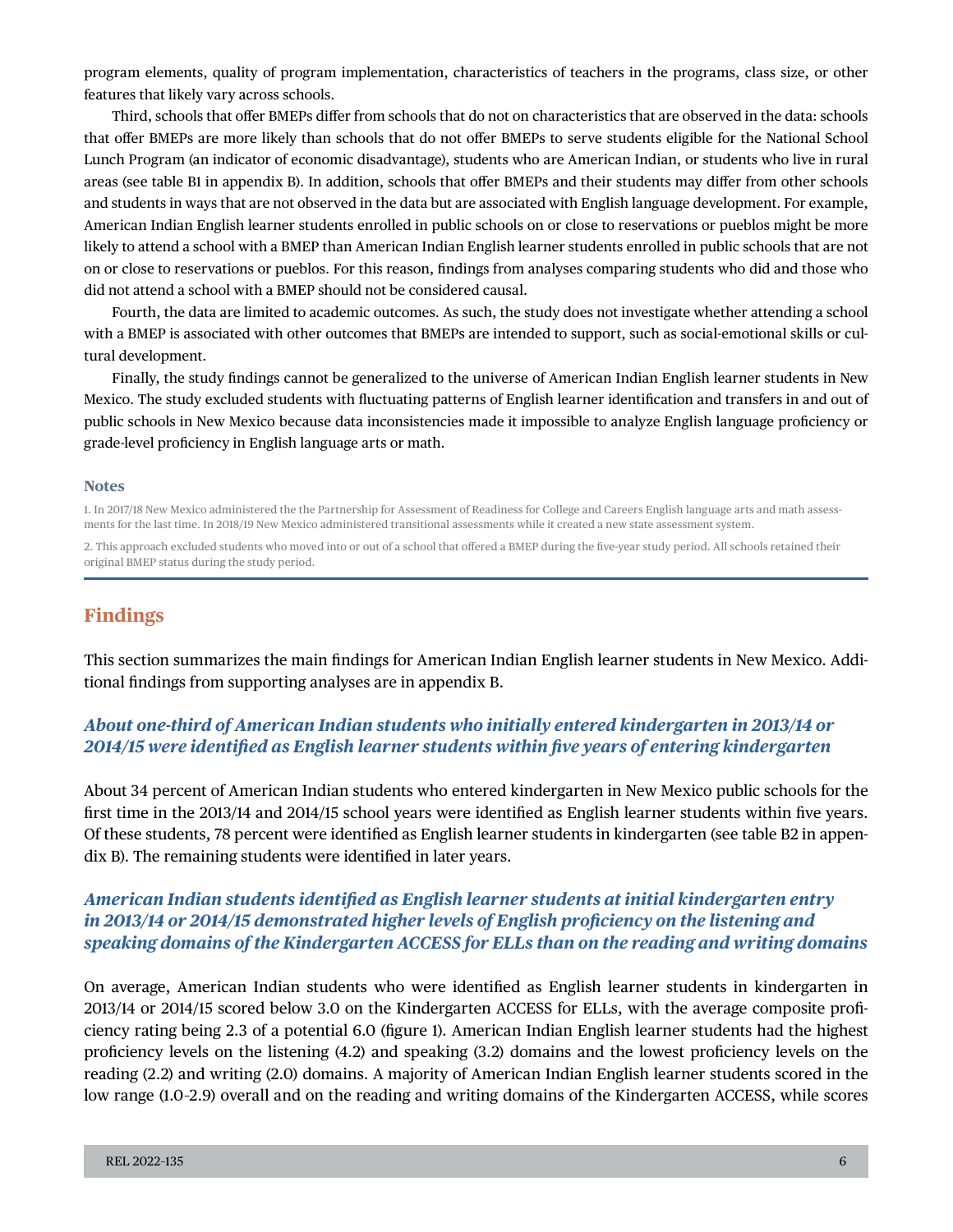#### **Figure 1. On average, American Indian English learner students in the 2013/14 and 2014/15 kindergarten cohorts earned a profciency score below 3.0 overall and on the reading and writing domains of the Kindergarten ACCESS for ELLs**



Note: The sample included 1,281 American Indian students who were identifed as English learner students at initial kindergarten entry in 2013/14 or 2014/15. Kindergarten ACCESS for ELLs data are missing for 94 American Indian students who were identifed as English learner students in kindergarten in 2013/14 or 2014/15. Potential scores range from 1.0 to 6.0. Results for each cohort are in fgure B2 in appendix B.

Source: Authors' analysis of data from the New Mexico Public Education Department.

were more varied on the listening and speaking domains (see fgure B1 in appendix B). The fndings related to average profciency scores were similar for each cohort (see fgure B2 in appendix B).

### *Only 18 percent of American Indian students identifed as English learner students in kindergarten were reclassifed as English profcient within fve years*

Few American Indian students who were identifed as English learner students at initial kindergarten entry were reclassifed as English profcient within fve years. The percentage of students who were reclassifed increased by 2–6 percentage points each year, but after fve years, only 18 percent of American Indian students had been reclassifed (fgure 2).

In 2017/18 New Mexico began using a version of ACCESS that was intended to better align with college- and career-ready standards. That was year 4 for the 2014/15 kindergarten cohort and year 5 for the 2013/14 kindergarten cohort. Reclassifcation rates were similar for the two cohorts in years 1–3 but began to diverge in year 4 (see fgure B3 in appendix B). By year 4, 18 percent of American Indian English learner students who entered kindergarten in 2013/14 were reclassifed compared with only 12 percent of American Indian English learner students who entered kindergarten in 2014/15. By year 5, there was a 5 percentage point gap between the reclassifcation rates of these cohorts (20 percent for the 2013/14 cohort and 15 percent for the 2014/15 cohort), which suggests that the new assessment may have been more challenging for students.

### *On average, American Indian English learner students who earned high profciency scores on the Kindergarten ACCESS for ELLs were reclassifed as English profcient one year earlier than those who earned low or medium profciency scores*

For American Indian English learner students who were reclassifed as English profcient, the average time to reclassifcation was 2.4 years. American Indian English learner students who scored in the high range on the Kindergarten ACCESS for ELLs were reclassifed one year earlier, on average, than students who scored in the low or medium proficiency range (figure 3).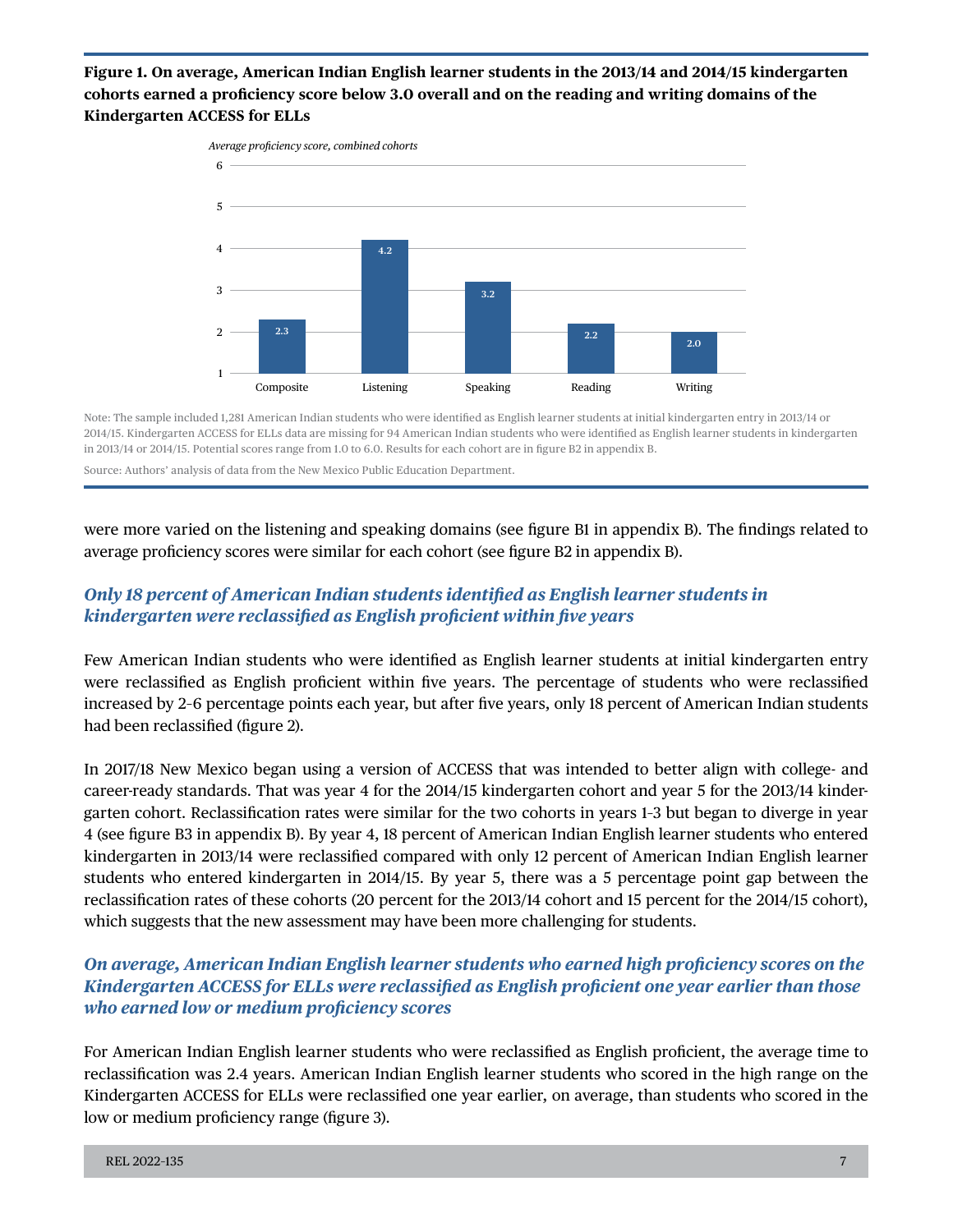#### **Figure 2. Low percentages of American Indian English learner students in the 2013/14 and 2014/15 kindergarten cohorts were reclassifed as English profcient within fve years of entering kindergarten**



Note: The sample included 1,375 American Indian students who were identifed as English learner students at initial kindergarten entry in 2013/14 or 2014/15 (year 1). Results for each cohort are in fgure B3 in appendix B.

Source: Authors' analysis of data from the New Mexico Public Education Department.

**Figure 3. On average, American Indian English learner students in the 2013/14 or 2014/15 kindergarten cohorts who earned high profciency scores on the Kindergarten ACCESS for ELLs were reclassifed as English profcient about one year earlier than students who earned low or medium profciency scores** 



Note: The sample included 221 American Indian students who were identifed as English learner students at initial kindergarten entry in 2013/14 or 2014/15 and reclassifed as English profcient within fve years. Of these students, 92 had a low profciency score, 77 had a medium profciency score, and 52 had a high profciency score. ACCESS for ELLs scores were not available for 27 reclassifed students. Potential scores range from 1.0 to 6.0. Results for each cohort are in fgure B4 in appendix B.

Source: Authors' analysis of data from the New Mexico Public Education Department.

Analyses by cohort yield similar results, except for students who earned medium profciency scores. American Indian English learner students in the 2014/15 cohort who scored in the medium range were reclassifed onehalf year earlier, on average, than students in the 2013/14 cohort who scored in the medium range (see fgure B4 in appendix B).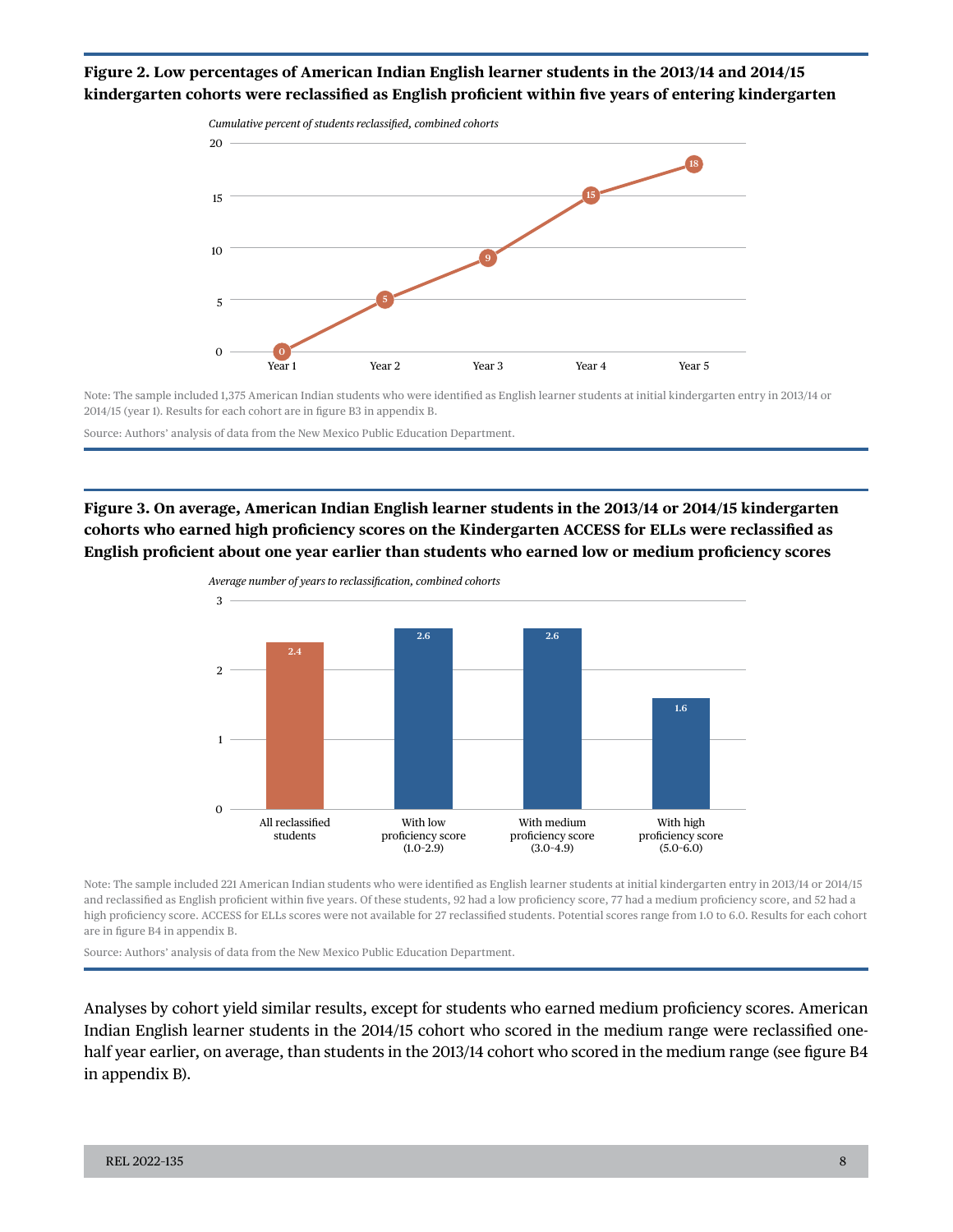#### *American Indian English learner students who were reclassifed as English profcient within fve years of entering kindergarten achieved higher scores on the speaking and reading domains the fnal time they took the ACCESS for ELLs than did students who were not reclassifed*

American Indian English learner students are typically reclassifed as English profcient when they earn a 5.0 on the ACCESS overall, but they can have fnal English profciency scores on one or more ACCESS domain that are higher or lower than 5.0. American Indian English learner students who were reclassifed as English profcient within fve years of entering kindergarten had higher fnal English profciency scores on the ACCESS overall and on the reading and speaking domains. On the reading domain, American Indian English learner students who were reclassifed had an average profciency score of 5.6, while those who were not reclassifed had an average score of 3.7 (figure 4). On the speaking domain, reclassified students had an average proficiency score of 5.1, while those who were not reclassifed had an average score of 3.1.

Scores on the listening and writing domains did not difer between students who were reclassifed within fve years of entering kindergarten and those who were not. On the listening domain, students in both groups scored at the high proficiency level (5.0–6.0; see figure 4). However, neither group scored at the high proficiency level on the writing domain: on average, both groups scored 3.6 on the writing domain, below the high profciency level. The pattern of results was similar by cohort (see fgure B5 in appendix B).

**Figure 4. American Indian English learner students in the 2013/14 and 2014/15 kindergarten cohorts who were reclassifed as English profcient and those who were not had similar scores on the writing and listening domains of the ACCESS for ELLs** 



\*Denotes a diference of .25 standard deviations or greater between American Indian English learner students who were reclassifed and those who were not, which is considered a meaningful diference (see table B3 in appendix B for standardized mean diferences).

Note: The sample included 1,108 American Indian students who were identifed as English learner students at initial kindergarten entry in 2013/14 or 2014/15 and who were either reclassifed as English profcient or not reclassifed as profcient within fve years of kindergarten entry. Final ACCESS for ELLs data were not available for 267 American Indian English learner students for whom Kindergarten ACCESS for ELLs data were available. Average profciency scores on the ACCESS for ELLs represent the average of students' fnal scores up to fve years after entering kindergarten. Potential scores range from 1.0 to 6.0. Results for each cohort are in fgure B5 in appendix B.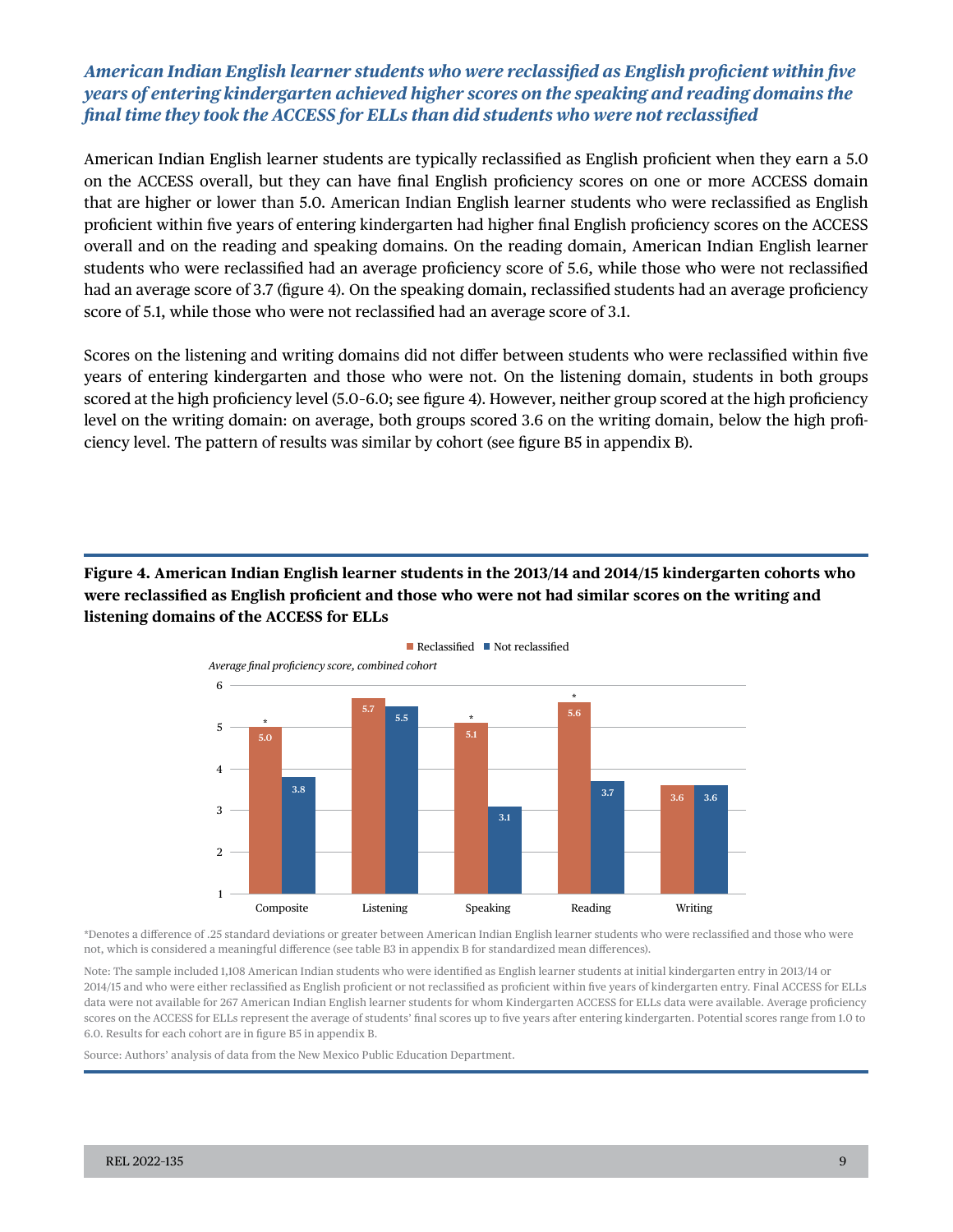*American Indian students identifed as English learner students in kindergarten in 2013/14 or 2014/15 and reclassifed as English profcient within fve years were more likely than students who were not reclassifed to meet grade-level standards on the New Mexico state assessments in English language arts and math in grade 3 and 4* 

Most American Indian English learner students did not meet grade-level standards on the New Mexico state assessments in English language arts and math in grade 3 and 4. However, American Indian English learner students who were reclassifed as English profcient within fve years of entering kindergarten were more likely to meet grade-level standards than students who were not reclassifed.

For the 2013/14 kindergarten cohort, 26 percent of American Indian English learner students who were reclassifed met grade-level standards in English language arts in grade 3, compared with 5 percent of those who were not reclassifed (fgure 5). In grade 4, the diference was wider: 34 percent of American Indian English learner students who were reclassifed met grade-level standards in English language arts, compared with 6 percent of those who were not reclassifed. In math, 28 percent of reclassifed students met grade-level standards in grade 4, compared with 7 percent of those who were not reclassifed.

For the 2014/15 kindergarten cohort, the patterns of results were similar in grade 3. However, a much smaller percentage of American Indian English learner students met grade-level standards in grade 4 after the state transitioned from the Partnership for Assessment of Readiness for College and Careers for grade 3–8 to the New Mexico

**Figure 5. Although few American Indian English learner students in the 2013/14 and 2014/15 kindergarten cohorts met grade-level standards on the New Mexico state assessments in English language arts and math in grade 3 and 4, students who were reclassifed as English profcient were more likely to meet standards than students who were not reclassifed** 



\*Denotes a diference of 5 percentage points or greater between American Indian English learner students who were reclassifed and those who were not, which is considered a meaningful diference.

Note: The sample included American Indian students who were identifed as English learner students at kindergarten entry in 2013/14 or 2014/15. Of these, the 2013/14 kindergarten cohort included 643 grade 3 American Indian English learner students and 539 grade 4 American Indian English learner students, and the 2014/14 kindergarten cohort included 582 grade 3 American Indian English learner students and 685 grade 4 American Indian English learner students. Students in grade 3 in 2016/17 or 2017/18 and in grade 4 in 2017/18 completed the Partnership for Assessment of Readiness for College and Careers assessments. Students in grade 4 in 2018/19 completed the New Mexico Standards-Based Transition Assessment of Mathematics and English Language Arts.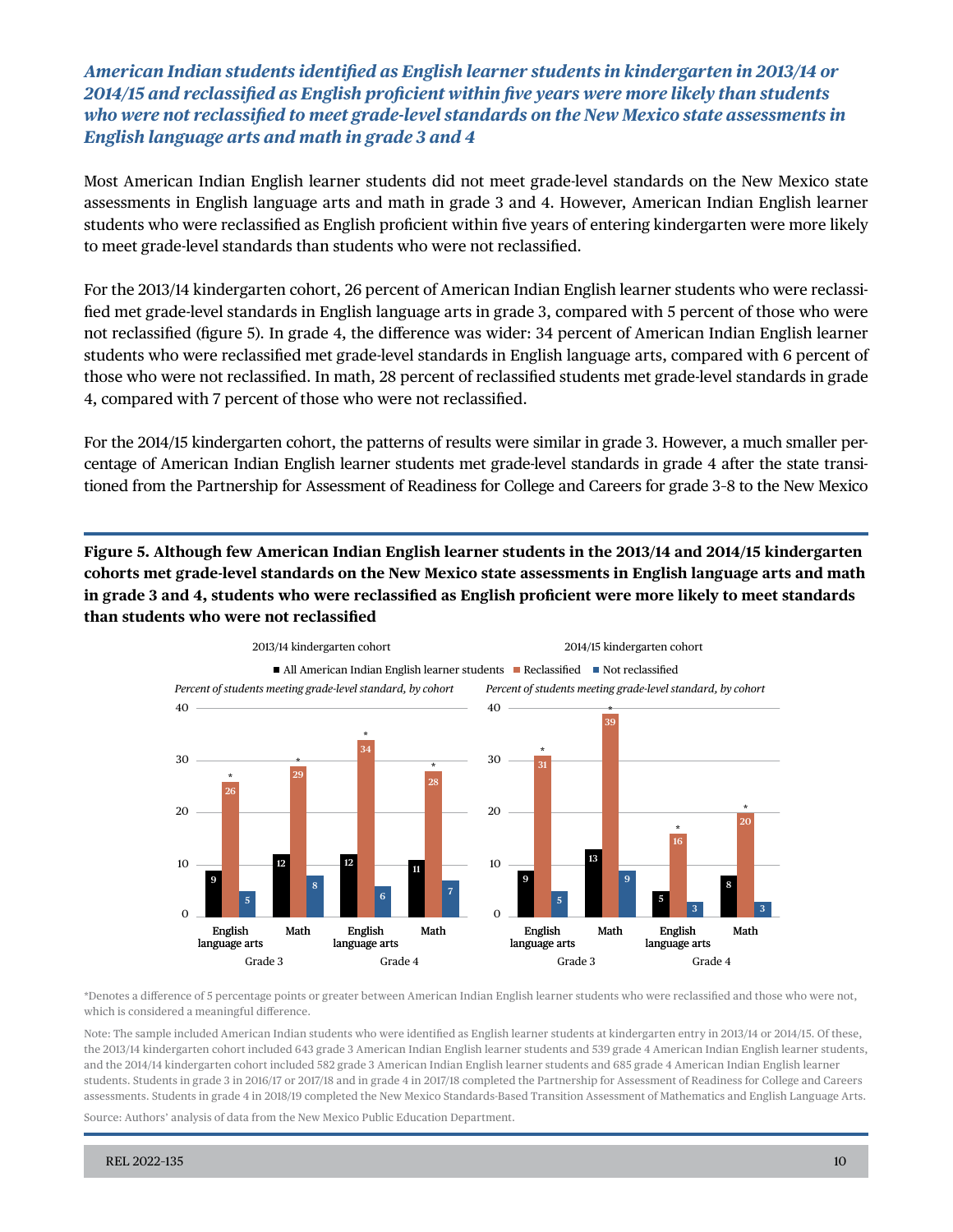Standards-Based Transition Assessment of Mathematics and English Language Arts in 2018/19. In English language arts, 16 percent of American Indian English learner students who were reclassifed met grade-level standards in grade 4, compared with 3 percent of those who were not reclassifed (see fgure 5). In math, 20 percent of reclassifed students met grade-level standards in grade 4, compared with 3 percent of those who were not reclassifed.

### *Of the more than 80 percent of American Indian English learner students who attended a school with a bilingual multicultural education program at any time during the fve-year study period, most attended a school with a heritage language program*

During the fve-year study period, 87 percent of American Indian English learner students attended a school with a BMEP (data not shown). By far the largest percentage (96 percent) of these students attended a school with a heritage language BMEP (fgure 6). Smaller percentages attended schools with other models of BMEP (students could attend schools with diferent BMEP models throughout the fve-year study period): 37 percent attended a school with an enrichment BMEP, 26 percent attended a school with a dual language immersion BMEP, 9 percent attended a school with a maintenance BMEP, and just 2 percent attended a school with a transitional BMEP. The pattern of results was similar by cohort (see fgure B6 in appendix B).

Nearly three-quarters of American Indian English learner students who attended a school with a heritage language BMEP at any time during the study period attended a school that taught Diné (figure 7). Less than 10 percent attended a school that taught Zuni (8 percent) or Keres (7 percent), and about 1 percent attended a school that taught Tewa or Jicarilla. About 10 percent of American Indian English learner students attended a school that did not ofer an American Indian heritage language BMEP (but rather another type of heritage language BMEP; data not shown). The pattern of results was similar in analyses conducted separately for each cohort (see fgure B7 in appendix B).

**Figure 6. Most American Indian English learner students in the 2013/14 and 2014/15 kindergarten cohorts who attended a school with a bilingual multicultural education program attended a school with a heritage language program** 



#### *Percent of students who attended a school with the listed bilingual multicultural education program model, combined cohorts*

Note: The sample included 1,119 American Indian English learner students who were identifed as English learner students at initial kindergarten entry in 2013/14 or 2014/15 and who attended a school with a bilingual multicultural education program (BMEP) at any time during the fve-year study period (87 percent of American Indian English learner students attended a school with a BMEP during the fve-year study period). Percentages sum to more than 100 because students could attend schools with diferent BMEP models throughout the fve-year study period. BMEPs in New Mexico provide core content and instruction in English and in a student's home language. Results for each cohort are in fgure B6 in appendix B.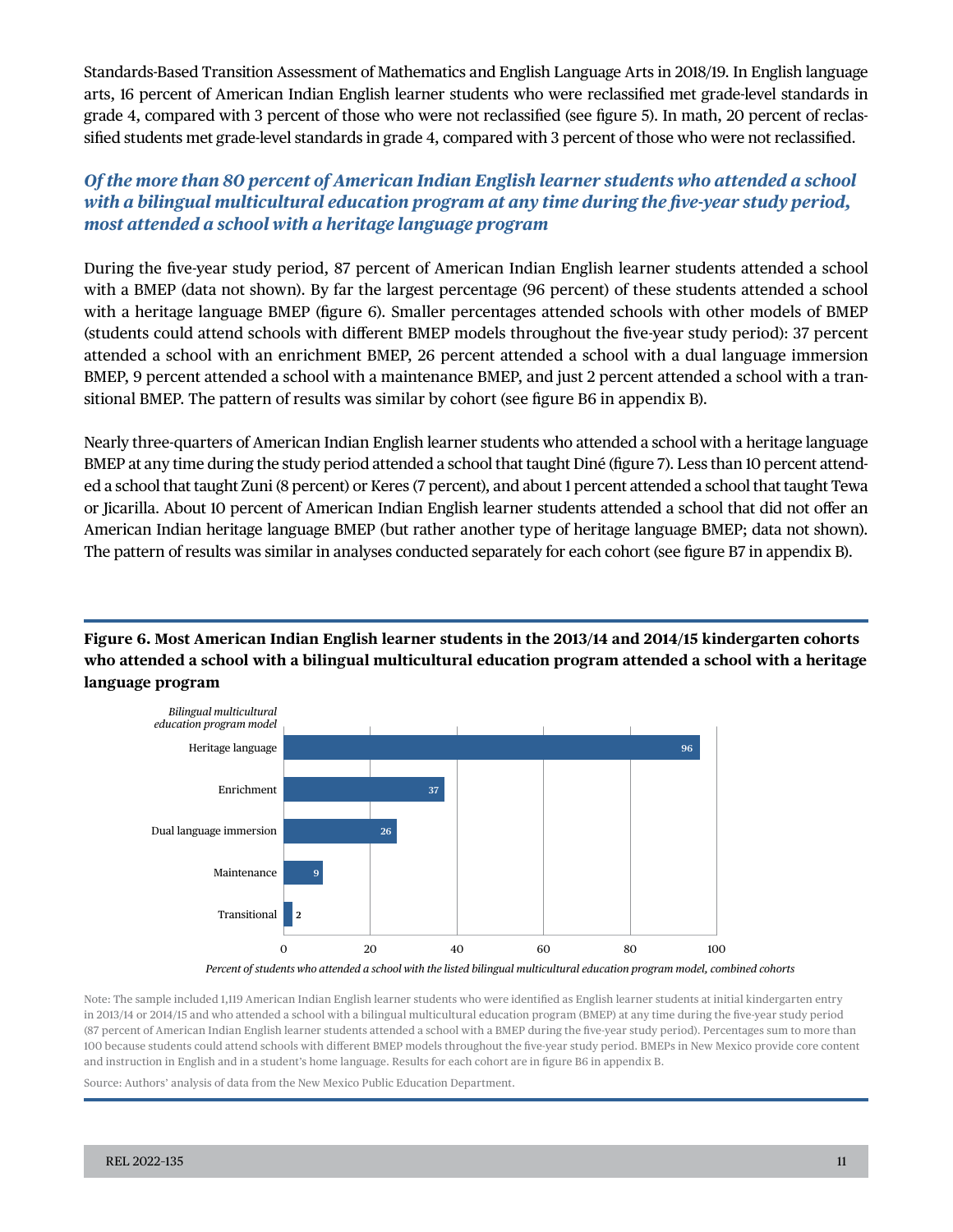**Figure 7. Most American Indian English learner students in the 2013/14 and 2014/15 kindergarten cohorts who attended a school with a heritage language bilingual multicultural education program attended a school that taught Diné** 



*Percent of students who attended a school with a heritage language bilingual multicultural education program in the listed language, combined cohorts* 

Note: The sample included 1,074 (87 percent) American Indian students who were identifed as English learner students at initial kindergarten entry and who attended a school with an American Indian heritage language bilingual multicultural education program (BMEP) at any time during the fve-year study period. BMEPs in New Mexico provide core content and instruction in English and in a student's home language. Results for each cohort are in fgure B7 in appendix B.

Source: Authors' analysis of data from the New Mexico Public Education Department.

### *American Indian English learner students who attended a school with a bilingual multicultural education program for at least four years were reclassifed as English profcient and met gradelevel standards on the New Mexico state assessments in English language arts and math at higher rates than students who never attended a school with such a program*

The 403 American Indian English learner students who attended a school with a BMEP for at least four years were reclassifed as English profcient at higher rates (19 percent) than the 256 American Indian English learner students who never attended a school with a BMEP during the fve-year study period (12 percent; fgure 8).3 The pattern of results was similar for each cohort, but the gap was larger for students in the 2013/14 kindergarten cohort (13 percentage points) than for students in the 2014/15 cohort (6 percentage points; see fgure B8 in appendix B).

For the 2013/14 kindergarten cohort, American Indian English learner students who attended a school with a BMEP for at least four years were more likely to meet grade-level standards on New Mexico state assessments in English language arts and math than American Indian English learner students who never attended a school with a BMEP (see fgure 8). There was one exception: in grade 4, there was no meaningful diference in the percentage of American Indian English learner students who met grade-level standards in math between those who attended a school with a BMEP for at least four years and those who never attended a school with a BMEP.

For the 2014/15 kindergarten cohort, the pattern of fndings difered. The only meaningful diference between American Indian English learner students who attended a school with a BMEP for at least four years and those who never attended a school with a BMEP was in math in grade 3. Grade 3 American Indian English learner students who attended a school with a BMEP for at least four years were 9 percentage points more likely to meet grade-level standards in math than students who never attended a school with a BMEP (see fgure 8). However,

<sup>3.</sup> These two groups of students did not difer by more than 4 percentage points by gender, ethnicity, eligibility for the National School Lunch Program, receipt of special education services, or Kindergarten ACCESS score (see table B4 in appendix B).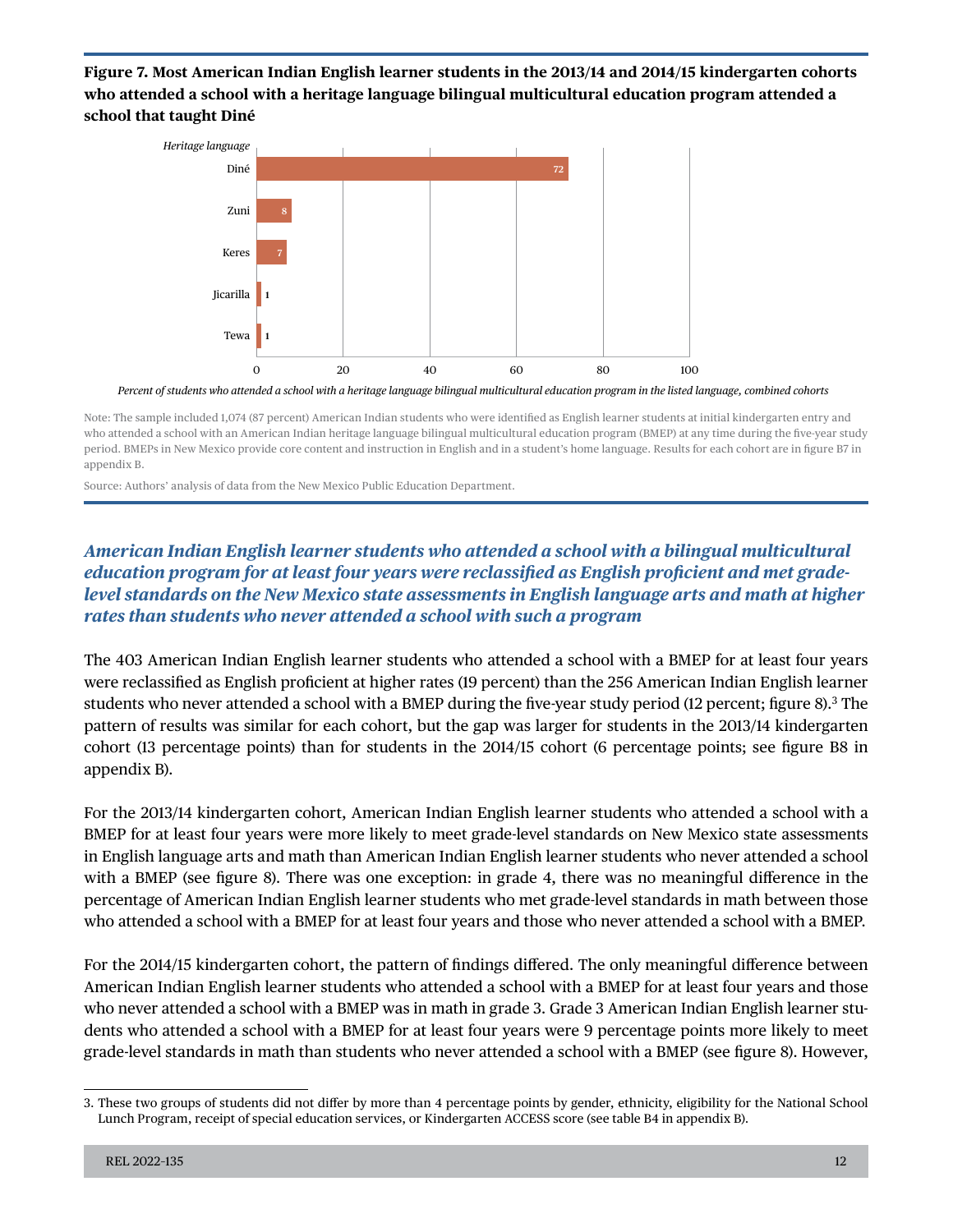**Figure 8. American Indian English learner students in the 2013/14 and 2014/15 kindergarten cohorts who attended a school with a bilingual multicultural education program for at least four years were more likely than students who never attended a school with such a program to be reclassifed as English profcient and meet grade-level standards on the New Mexico state assessments in English language arts and math** 



\*Denotes a diference of 5 percentage points or greater between students who attended a school with a BMEP for at least four years during the fve-year study period and students who never attended a school with a BMEP, which is considered a meaningful diference.

BMEP is bilingual multicultural education program.

Note: The sample included American Indian students who were identifed as English learner students at kindergarten entry in 2013/14 or 2014/15. Of these, 233 students were in the 2013/14 kindergarten cohort and 426 were in the 2014/15 kindergarten cohort. BMEPs in New Mexico provide core content and instruction in English and in a student's home language. Reclassifcation results for each cohort are in fgure B8 in appendix B.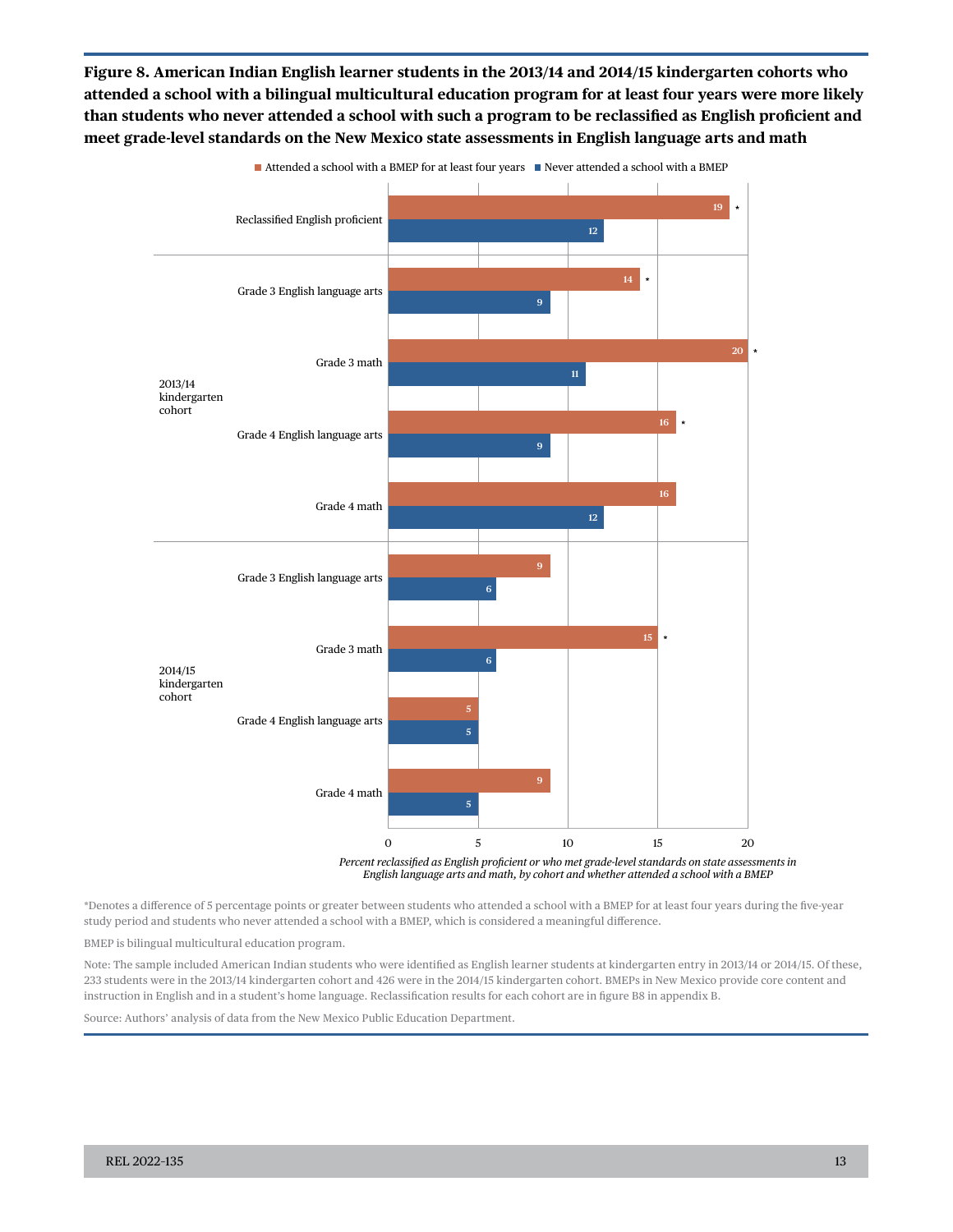in English language arts in grade 3 and in both subjects in grade 4, the percentages of American Indian English learner students who met grade-level standards were similar for students who attended a school with a BMEP for at least four years and those who never attended a school with a BMEP. For grade 4, the lack of meaningful diferences may be related to the change in the state assessment from the Partnership for Assessment of Readiness for College and Careers to the New Mexico Standards-Based Transition Assessment of Mathematics and English Language Arts in 2018/19, which afected grade 4 students in the 2014/15 kindergarten cohort.

## **Implications**

This study has three primary implications.

First, staf in the New Mexico Public Education Department and district leaders might consider exploring the root causes of low English profciency among American Indian English learner students (such as not being provided opportunities to access rigorous, grade-level content) and identifying strategies to address these needs. More than 80 percent of American Indian English learner students in the study moved to upper elementary grades without being reclassifed as English profcient, which could afect students' long-term academic success. Research fnds that English learner students reclassifed by the end of grade 3 achieve signifcant short-term and longer-term gains on standardized tests of reading and math (Chin, 2021). A better understanding of the root causes of barriers to English profciency could provide educators with critical information for increasing the percentage of American Indian English learner students who are reclassifed by grade 3. Numerous studies have linked improved student outcomes with curricula and instruction relevant to American Indian English learner students, but few American Indian English learner students have the opportunity to engage in culturally relevant curricula and instruction (Brayboy & Castagno, 2009; Demmert et al., 2006; McCarty & Wiley, 2011). In addition, some general education teachers may not have the specifc knowledge, skills, and expertise needed to support American Indian English learner students in bridging the gap between nonstandard varieties of English spoken by some students and academic English, including all four literacy domains (listening, speaking, reading, and writing; Brayboy & Castagano, 2009; Carjuzaa & Ruf, 2016).

Second, teachers might focus on providing American Indian English learner students with additional supports to improve their speaking, reading, and writing skills. Among American Indian students who were identifed as English learner students in kindergarten, those reclassifed as English profcient within fve years had higher fnal English profciency scores on the ACCESS overall and in the speaking and reading domains, suggesting that focusing on these two domains as priorities might increase the likelihood of reclassifcation. In addition, both students who were reclassifed within fve years and those who were not often did not achieve profciency in writing; both groups had an average fnal score of 3.6 on the ACCESS writing domain. To develop academic language and literacy skills, English learner students should receive regular, structured opportunities to practice these skills as early as grade 1 (Baker et al., 2014). The What Works Clearinghouse Practice Guide *Teaching Academic Content and Literacy to English Learners in Elementary and Middle School* recommends instructing students in a set of academic vocabulary words intensively across several days using a variety of instructional activities, integrating oral and written English language instruction into content-area teaching, providing structured opportunities to develop written language skills, and providing small-group instruction to students needing additional support in acquiring literacy and English language skills (Baker et al., 2014). A culturally responsive approach to implementing these strategies has the potential to further improve American Indian English learner students' writing skills (Carjuzaa & Ruf, 2016; McCarty, 2009).

In addition, to support teachers in improving American Indian English learner students' reading, speaking, and writing skills, district and school leaders in New Mexico might use the *Promising Practices* resource [\(https://ies.](https://ies.ed.gov/ncee/edlabs/regions/southwest/pdf/training-coaching/sw5.2.22_resource-508.pdf)  [ed.gov/ncee/edlabs/regions/southwest/pdf/training-coaching/sw5.2.22\\_resource-508.pdf](https://ies.ed.gov/ncee/edlabs/regions/southwest/pdf/training-coaching/sw5.2.22_resource-508.pdf)) and its accompanying user guide (https://ies.ed.gov/ncee/edlabs/regions/southwest/pdf/training-coaching/sw5.2.22 user-guide-508.pdf),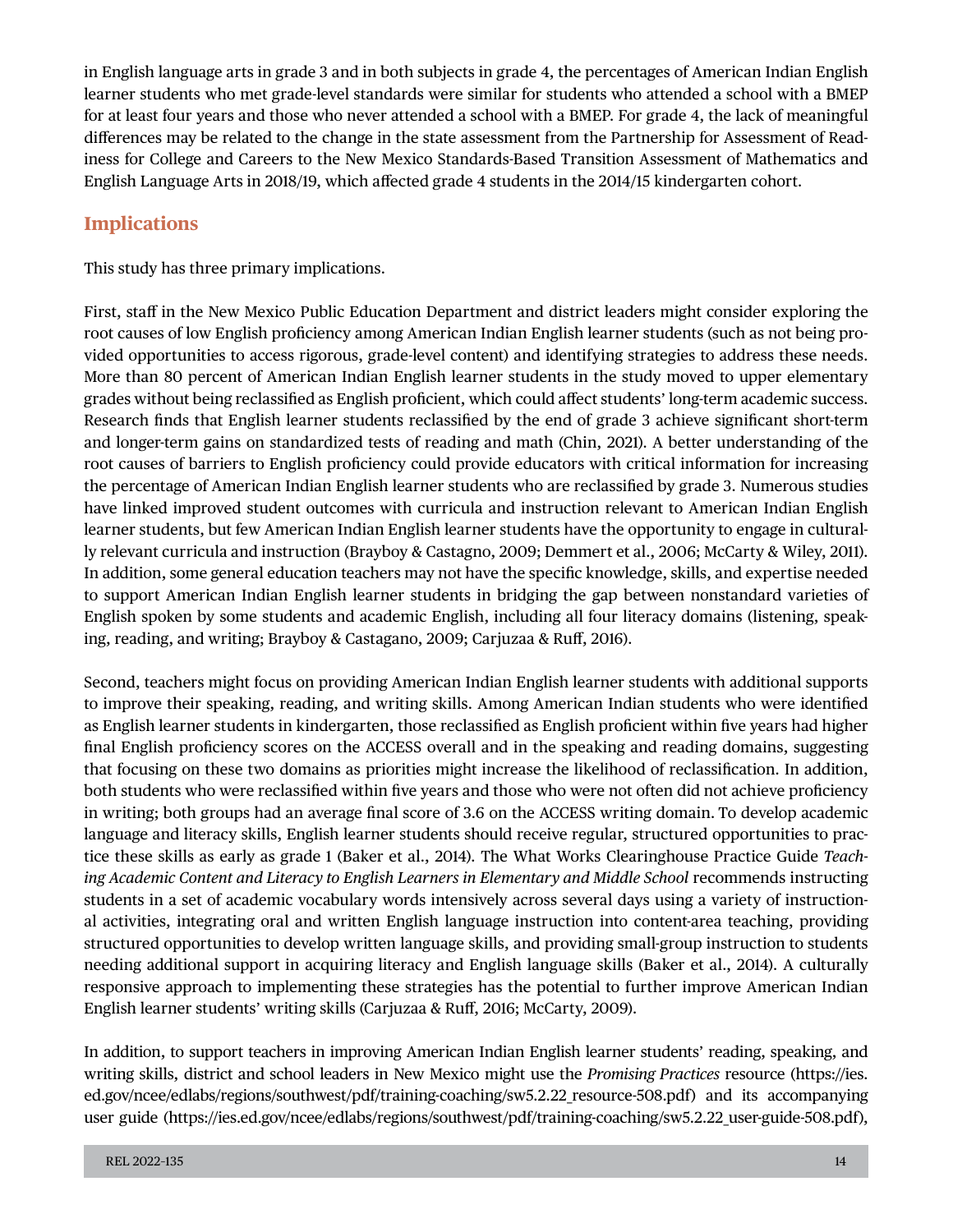developed by the New Mexico Public Education Department in collaboration with Regional Educational Laboratory Southwest. The *Promising Practices* resource shares research-based practices that teachers and school leaders can use to support the development of English language profciency among English learner students. The user guide provides additional resources for implementing and continuously improving those practices.

Third, additional research is needed to determine if attending a school with a BMEP has a causal efect on improving American Indian English learner students' language development and subsequent academic outcomes. American Indian English learner students who attended a school with a BMEP for at least four years were reclassifed as English profcient at higher rates and performed better on state assessments in English language arts and math in grade 3 and 4 than American Indian English learner students who had never attended a school with a BMEP. This fnding aligns with the fndings of other studies of positive associations between culturally responsive curricula and pedagogy and student performance in math (Kisker et al., 2012). However, the positive associations could be due to diferences in characteristics that were not observed in the data between students who attend schools with BMEPs and students who do not, such as proximity to a tribe or pueblo, parent involvement or support, and level of exposure to home or heritage language. In addition, school leaders might consider collecting data that link students to the BMEPs they attend to determine if there is a causal efect on improved language development and subsequent academic outcomes of attending a school with a BMEP or a specifc BMEP model. Finally, observations of instructional practice and interviews with teachers and students may provide information about students' experiences in BMEPs, which could be used to improve the programs.

#### **References**

- Baker, S., Lesaux, N., Jayanthi, M., Dimino, J., Proctor, C. P., Morris, J., Gersten, R., Haymond, K., Kiefer, M. J., Linan-Thompson, S., & Newman-Gonchar, R. (2014). *Teaching academic content and literacy to English learners in elementary and middle school* (NCEE 2014–4012). U.S. Department of Education, Institute of Education Sciences, National Center for Education Evaluation and Regional Assistance. [https://eric.ed.gov/?id=ED544783.](https://eric.ed.gov/?id=ED544783)
- Brayboy, B. M. J., & Castagno, A. E. (2009). Self-determination through self-education: Culturally responsive schooling for Indigenous students in the USA. *Teaching Education*, *20*(1), 31–53.
- Carjuzaa, J., & Ruf, W. G. (2016). American Indian English language learners: Misunderstood and underserved. *Cogent Education, 3*(1), 1–11. [https://scholarworks.montana.edu/xmlui/bitstream/handle/1/12658/](https://scholarworks.montana.edu/xmlui/bitstream/handle/1/12658/Ruff_CE_2016.pdf?sequence=1&isAllowed=y)  [Ruf\\_CE\\_2016.pdf?sequence=1&isAllowed=y.](https://scholarworks.montana.edu/xmlui/bitstream/handle/1/12658/Ruff_CE_2016.pdf?sequence=1&isAllowed=y)
- Chin, M. J. (2021). The efect of English learner reclassifcation on student achievement and noncognitive outcomes. *Journal of Research on Educational Efectiveness, 14*(1), 57–89. [https://eric.ed.gov/?id=EJ1293503.](https://eric.ed.gov/?id=EJ1293503)
- Cook, H. G., & MacGregor, D. (n.d.). *ACCESS for ELLs 2.0 assessment profciency level scores standard setting project report*. WIDA Research and the Center for Applied Linguistics.
- Demmert, W. G., Jr. (2001). *Improving academic performance among Native American students: A review of the research literature.* ERIC Clearinghouse on Rural Education and Small Schools. [https://eric.ed.](https://eric.ed.gov/?id=ED463917) [gov/?id=ED463917](https://eric.ed.gov/?id=ED463917).
- Demmert, W. G., Grissmer, D., & Towner, J. (2006). A review and analysis of the research on Native American students. *Journal of American Indian Education*, 5–23.
- Holzman, B., Sánchez Salazar, E., & Chukhray, I. (2020). *Inequalities in postsecondary attainment by English leaner status: The role of college-level course taking.* Rice University, Houston Education Research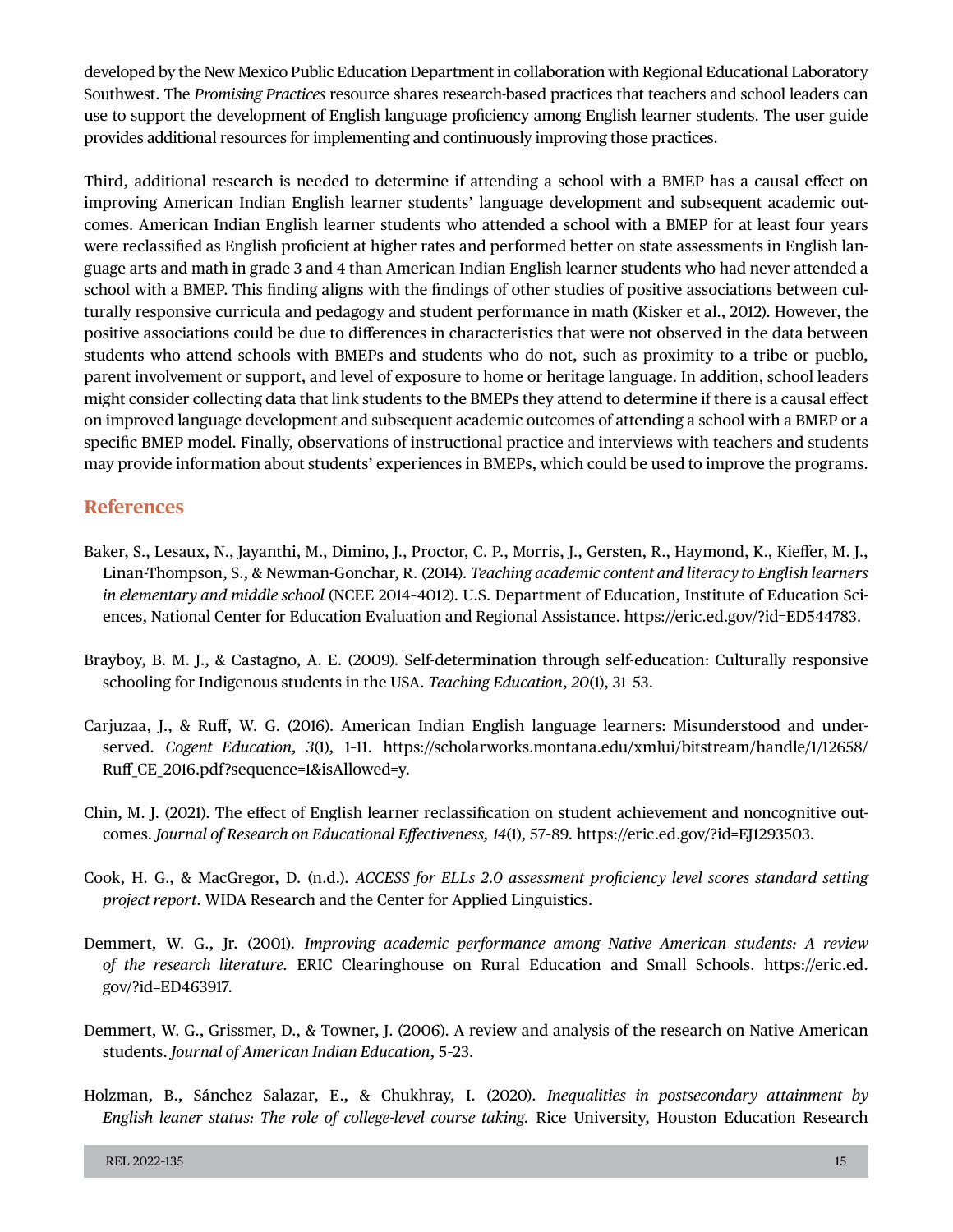Consortium, Kinder Institute for Urban Research. [https://kinder.rice.edu/research/inequalities](https://kinder.rice.edu/research/inequalities-postsecondary-attainment-english-learner-status-role-college-level-course)  [-postsecondary-attainment-english-learner-status-role-college-level-course.](https://kinder.rice.edu/research/inequalities-postsecondary-attainment-english-learner-status-role-college-level-course)

- Kisker, E., Lipka, J., Adams, B., Rickard, A., Andrew-Ihrke, D., Yanez, E., & Millard, A. (2012). The potential of a culturally based supplemental mathematics curriculum to improve the mathematics performance of Alaska Native and other students. *Journal for Research in Mathematics Education, 42*(1), 75–113.
- McCarty, T. L. (2009). *State of the feld: The role of Native languages and cultures in American Indian, Alaska Native, and Native Hawaiian students' academic achievement.* Policy paper prepared for the Promising Practices and Partnerships in Indian Education Working Group and the U.S. Department of Education Office of Indian Education Programs. Kaufman & Associates, Inc.
- McCarty, T., & Wiley, A. (2011). *The role of native languages and cultures in American Indian, Alaska Native, and Native Hawaiian student achievement*. Policy paper prepared for the U.S. Department of Education Office of Indian Education Programs. Kaufman and Associates, Inc.
- New Mexico Public Education Department. (2016). *Bilingual multicultural education annual report: 2015–2016.*  [https://webnew.ped.state.nm.us/wp-content/uploads/2017/12/BMEP\\_Annual\\_Report\\_2015–2016\\_FINAL.](https://webnew.ped.state.nm.us/wp-content/uploads/2017/12/BMEP_Annual_Report_2015-2016_FINAL.01.31.2017.pdf) [01.31.2017.pdf.](https://webnew.ped.state.nm.us/wp-content/uploads/2017/12/BMEP_Annual_Report_2015-2016_FINAL.01.31.2017.pdf)
- New Mexico Public Education Department. (2019a). *New Mexico rising: New Mexico's state plan for the Every Student Succeeds Act.* [https://webnew.ped.state.nm.us/wp-content/uploads/2020/02/New-Mexico-ESSA-Plan](https://webnew.ped.state.nm.us/wp-content/uploads/2020/02/New-Mexico-ESSA-Plan-2019.pdf) [-2019.pdf.](https://webnew.ped.state.nm.us/wp-content/uploads/2020/02/New-Mexico-ESSA-Plan-2019.pdf)
- New Mexico Public Education Department. (2019b*). Section 4: Accountability, support and improvement for schools.*  [https://webnew.ped.state.nm.us/wp-content/uploads/2019/02/NM-PED-Amendments-to-ESSA-Section](https://webnew.ped.state.nm.us/wp-content/uploads/2019/02/NM-PED-Amendments-to-ESSA-Section-4.pdf) [-4.pdf.](https://webnew.ped.state.nm.us/wp-content/uploads/2019/02/NM-PED-Amendments-to-ESSA-Section-4.pdf)
- Phillips, M., Yamashiro, K., & Jacobson, T. (2017). *College going in LAUSD: An analysis of college enrollment, persistence, and completion patterns.* Los Angeles Education Research Institute. [https://laeri.luskin.ucla.edu/](https://laeri.luskin.ucla.edu/wp-content/uploads/sites/22/2019/11/laericollegegoing082017.pdf) [wp-content/uploads/sites/22/2019/11/laericollegegoing082017.pdf.](https://laeri.luskin.ucla.edu/wp-content/uploads/sites/22/2019/11/laericollegegoing082017.pdf)
- Regional Educational Laboratory West. (2016). *Long-term English learner students: Spotlight on an overlooked population* (Research Brief). <https://www.wested.org/wp-content/uploads/2016/11/LTEL-factsheet.pdf>.
- Umansky, I. M. (2016). Leveled and exclusionary tracking: English learners' access to academic content in middle school. *American Educational Research Journal*, *53*(6), 1792–1833. [https://eric.ed.gov/?id=EJ1125008.](https://eric.ed.gov/?id=EJ1125008)
- Umansky, I. M. (2018). According to plan? Examining the intended and unintended treatment efects of EL classifcation in early elementary and the transition to middle school. *Journal of Research on Educational Efectiveness, 11*(4), 588–621.<https://eric.ed.gov/?id=EJ1202581>.